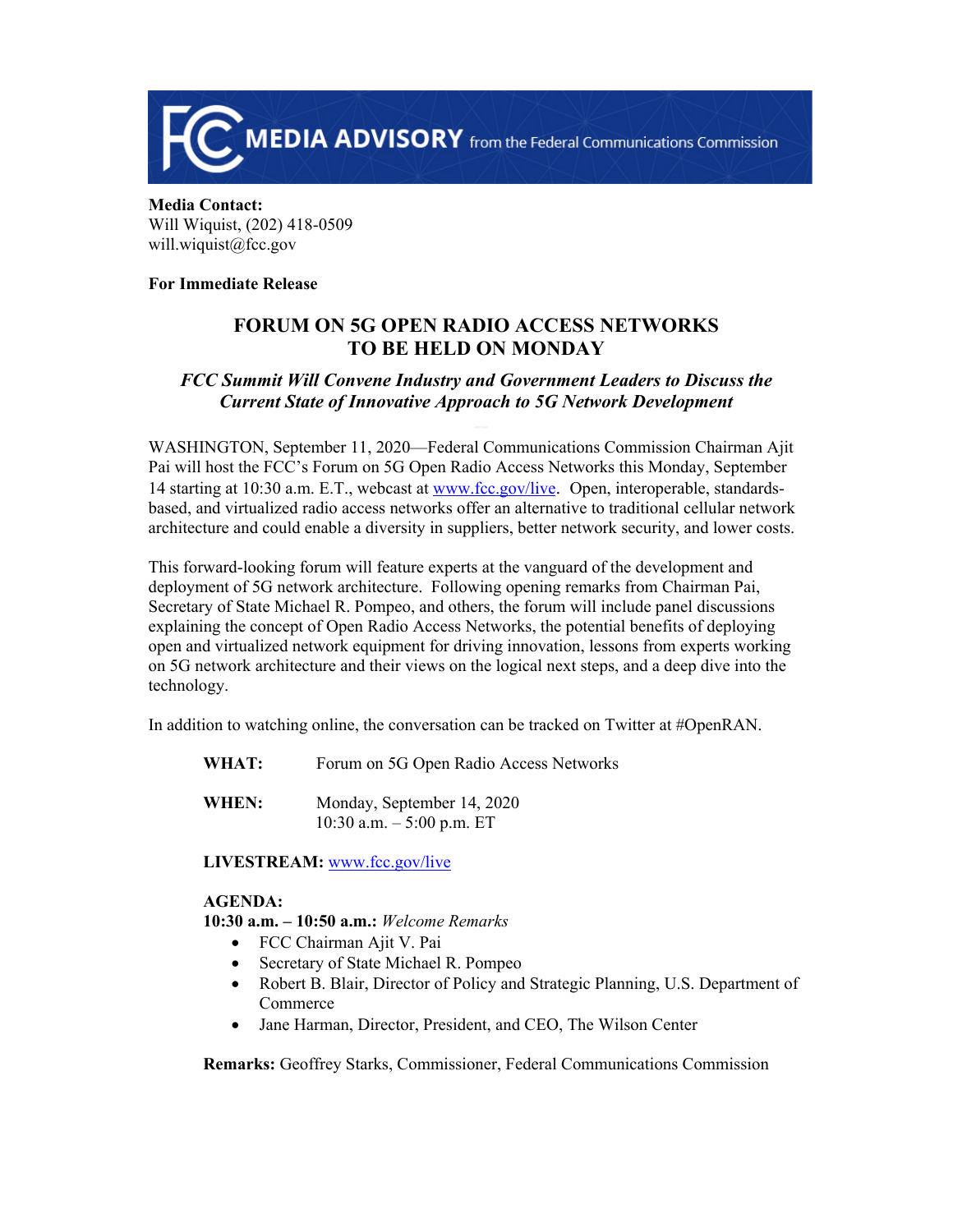**10:55 a.m. – 11:40 a.m.:** *Introduction to Open, Interoperable, and Virtualized Networks*

- FCC Chairman Ajit V. Pai, moderator
- Tareg Amin (Rakuten)
- Caroline Chan (Intel)
- Sachin Katti (VMware)
- Thierry Maupilé (Altiostar)

**Remarks:** Brendan Carr, Commissioner, Federal Communications Commission

### **11:45 a.m. – 12:55 p.m.:** *Benefits of Deployment/Driving Innovation*

- Wireless Telecommunications Bureau Associate Bureau Chief Charles Mathias and Office of the Chairman Policy Advisor Evan Swarztrauber, moderators
- Cristiano Amon (Qualcomm)
- Craig Farrell (IBM)
- Peter Gammel (GlobalFoundries)
- Morgan Kurk (CommScope)
- Diane Rinaldo (Open RAN Policy Coalition)
- John Roese (Dell)
- Mariam Sorond (CableLabs)
- Soma Velayutham (NVIDIA)

#### **Lunch Break**

**Remarks:** Michael O'Rielly, Commissioner, Federal Communications Commission

**1:40 p.m. – 2:50 p.m***.***:** *Lessons from the Field: Where Do We Go from Here?*

- FCC Chairman Ajit V. Pai, moderator
- John Baker (Mavenir)
- Laurie Bigler (AT&T)
- Stephen Bye (DISH)
- Marie-Paule Odini (HPE)
- Mathew Oommen (JIO)
- Steve Papa (Parallel Wireless)
- Marcus Weldon (Nokia)

**Remarks:** Jessica Rosenworcel, Commissioner, Federal Communications Commission

#### **3:00 p.m.-5:00 p.m.:** *Technical Deep Dive*

- FCC Chief Technology Officer Monisha Ghosh, moderator
- Mihai Banu (Blue Danube)
- Charles Clancy (MITRE)
- Cheryl Davis (Oracle)
- Ashutosh Dutta (JHU/APL)
- Lori Fountain (Verizon)
- Abhimanyu Gosain (Northeastern University)
- Amit Jain (Verana Networks)
- James Kimery (Spirent)
- Ivan Seskar (Rutgers University)
- Jacobus Van der Merwe (University of Utah)